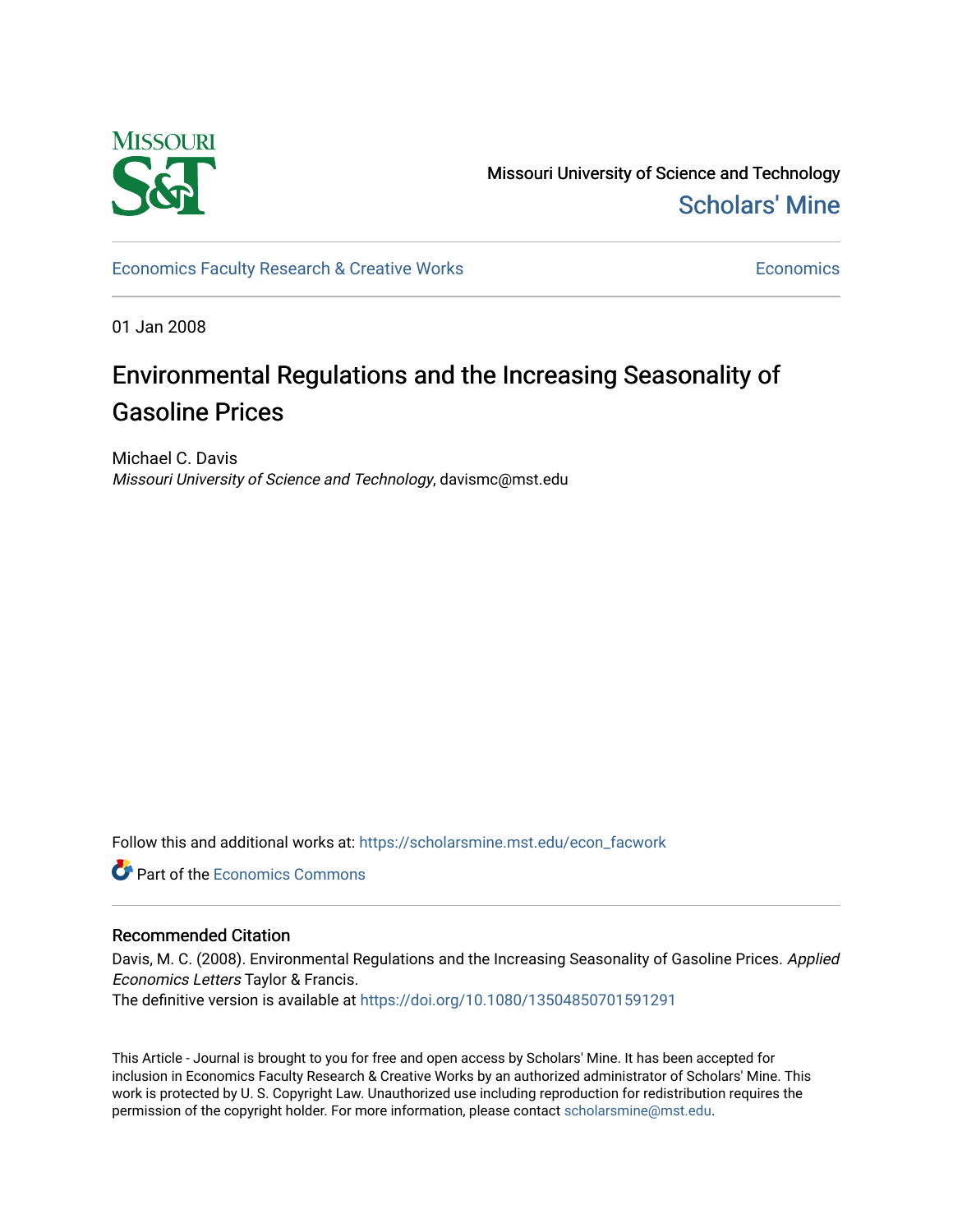# Environmental Regulations and the Increasing Seasonality of Gasoline Prices

Michael C. Davis ∗†

University of Missouri-Rolla

October 24, 2005

#### Abstract

We analyze gasoline prices over the past 27 years and find that there has been an increase in the seasonal variation since 2000. This finding is attributed to an increase in the environmental regulations on gasoline during the summer months.

JEL: Q4

Key Words: Gasoline prices, Seasonal adjustment, Error correc-

tion model

<sup>∗</sup>Corresponding author: Michael C. Davis, 101 Harris Hall, Rolla, MO 65409, phone: (573)-341-6959, fax: (573)-341-4866, email: davismc@umr.edu.

<sup>†</sup>The author would like to thank James Hamilton and Garett Jones for their helpful comments. Any remaining errors are the author's alone.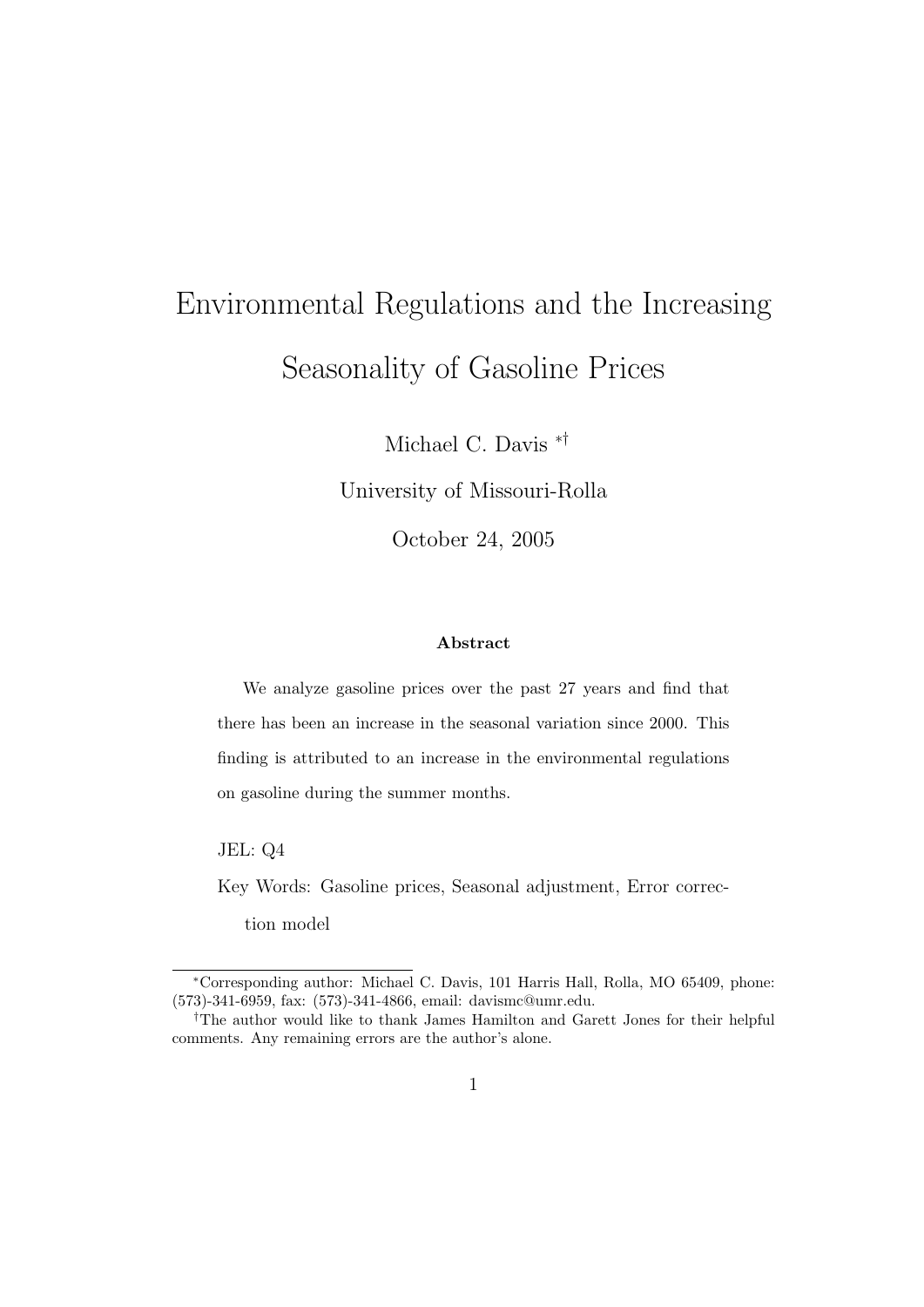## 1 Introduction

Phase II of the Reformulated Gasoline (RFG) program of the 1990 Clean Air Act was implemented in 2000. Phase II placed stricter requirements on gasoline content for the summer months than for the winter months. This policy may have led to greater refining costs for summer gasoline and greater adjustment costs in the spring and fall. Our hypothesis is that gasoline prices show a greater amount of seasonal variation since the program went into effect.

Previous studies of gasoline prices either reject the presence of seasonal variation, or find statistically significant, but small, seasonal variation. Davis and Hamilton (2004) find no evidence of seasonality in their study of wholesale gasoline price responses to changes in refined prices. Chouinard and Perloff (2002) find statistically significant variation across monthly retail prices when looking at the period from 1989-1997, but the greatest variation is only a 5.7-cent difference between December and June.

## 2 Results

The price data are available from the Energy Information Agency (www. eia.doe.gov). The oil data are the domestic crude oil first purchase prices (measured in cents per barrel) and the gasoline data are the average monthly retail prices (measured in cents per gallon).

To analyze the changes in gas prices we perform ordinary least squares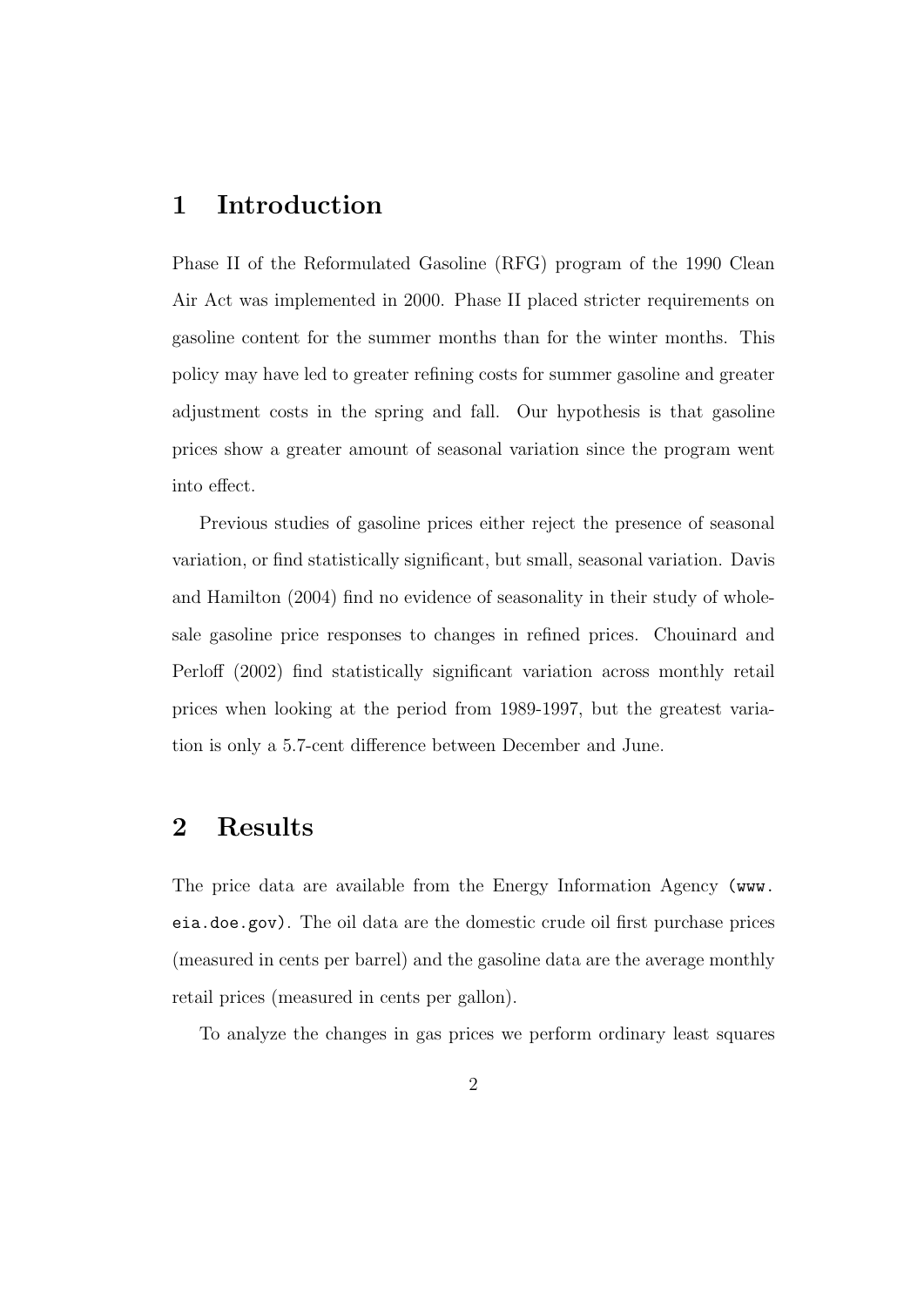regressions of gasoline and oil on months as shown in Section 2.1. Since the price of gasoline responds to changes in oil prices, we also analyze the data with an error correction model allowing the price of gasoline to be dependent upon the price of oil and months of the year. This model is presented in Section 2.2.

#### 2.1 OLS Estimation

The results of the regressions of the change in gasoline prices and the change in crude oil prices on months are presented in Table 1 for the periods 1978- 2004, 1978-1999 and 2000-2004. Over the full sample there appears to be almost a 3-cent increase in gasoline prices each April and May. A Chow test (F-statistic=5.18, p-value< 0.001) suggests that there was a break in the sample at the beginning of 2000 due to the change in environmental standards. Therefore, we estimate the same model dividing the data into before-the-breakpoint and after-the-breakpoint samples. The early sample shows small and insignificant differences across months whereas the later sample shows much greater variation across months, with prices rising by 9 cents in March and falling by 8 cents in December. Many of the monthly dummy variables in the later sample are significant, despite the small sample size.

The oil prices also exhibit an increased seasonality pattern. The Fstatistic of a break in January 2000 is only 1.85, which is significant (pvalue=.04), but not as dramatic as for the gasoline. Therefore, we conclude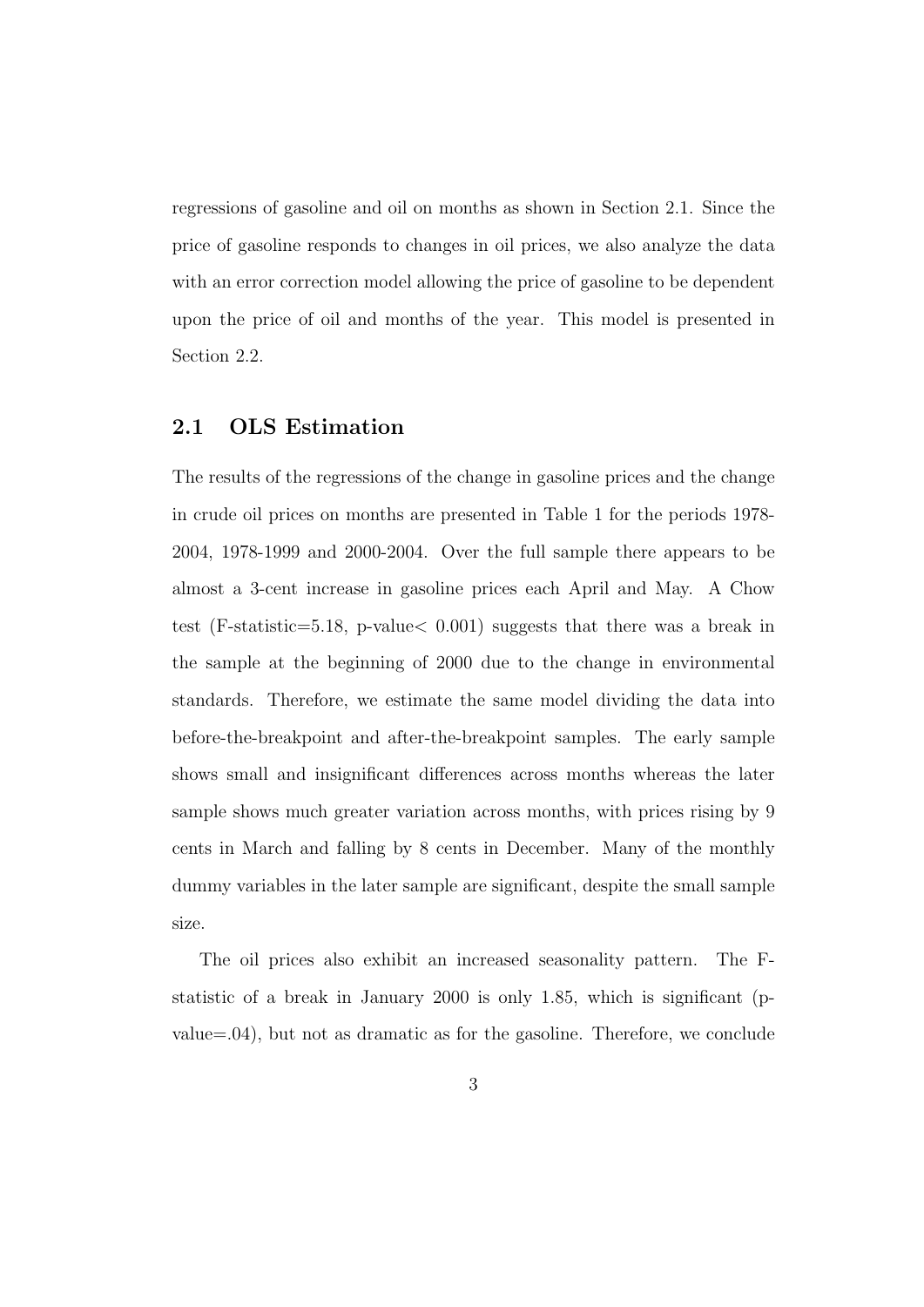|           | $\Delta$ Gas | $\Delta$ Gas | $\Delta$ Gas | $\Delta$ Oil | $\Delta$ Oil | $\Delta$ Oil |
|-----------|--------------|--------------|--------------|--------------|--------------|--------------|
|           | 1978-2004    | 1978-1999    | 2000-2004    | 1978-2004    | 1978-1999    | 2000-2004    |
| Constant  | $-2.26$      | $-0.90$      | $-8.24$      | $-55.81$     | $-31.63$     | $-162.20$    |
|           | (0.91)       | (0.70)       | (3.61)       | (28.85)      | (27.99)      | (95.36)      |
| January   | 2.18         | 0.03         | 11.64        | 87.07        | 41.00        | 289.80       |
|           | (1.29)       | (0.99)       | (5.10)       | (40.79)      | (39.58)      | (134.86)     |
| February  | 2.68         | 0.10         | 14.02        | 65.30        | 7.00         | 321.80       |
|           | (1.29)       | (0.99)       | (5.10)       | (40.79)      | (39.58)      | (134.86)     |
| March     | 3.40         | 0.25         | 17.24        | 42.96        | 8.32         | 195.40       |
|           | (1.29)       | (0.99)       | (5.10)       | (40.79)      | (39.58)      | (134.86)     |
| April     | 5.31         | 3.61         | 12.82        | 64.04        | 62.64        | 70.20        |
|           | (1.29)       | (0.99)       | (5.10)       | (40.79)      | (39.58)      | (134.86)     |
| May       | $5.35\,$     | 3.52         | 13.42        | 89.44        | 43.91        | 289.80       |
|           | (1.29)       | (0.99)       | (5.10)       | (40.79)      | (39.58)      | (134.86)     |
| June      | $3.34\,$     | 2.15         | 8.60         | 45.81        | 15.63        | 178.60       |
|           | (1.29)       | (0.99)       | (5.10)       | (40.79)      | (39.58)      | (134.86)     |
| July      | 1.03         | 0.65         | 2.74         | 75.15        | 45.32        | 206.40       |
|           | (1.29)       | (0.99)       | (5.10)       | (40.79)      | (39.58)      | (134.86)     |
| August    | 2.48         | 1.46         | 6.96         | 112.89       | 71.77        | 293.80       |
|           | (1.29)       | (0.99)       | (5.10)       | (40.79)      | (39.58)      | (134.86)     |
| September | 3.52         | 1.23         | 13.60        | 101.96       | 87.23        | 166.80       |
|           | (1.29)       | (0.99)       | (5.10)       | (40.79)      | (39.58)      | (134.86)     |
| October   | 1.44         | 0.57         | 5.28         | 88.48        | 60.59        | 211.20       |
|           | (1.29)       | (0.99)       | (5.10)       | (40.79)      | (39.58)      | (134.86)     |
| November  | 1.13         | 0.48         | 4.02         | 5.59         | $-1.32$      | 36.00        |
|           | (1.29)       | (0.99)       | (5.10)       | (40.79)      | (39.58)      | (134.86)     |

Table 1: Ordinary Least Squares Regressions

Standard errors in parentheses.

The gasoline data are measured in cents per gallon and the oil data are in cents per barrel.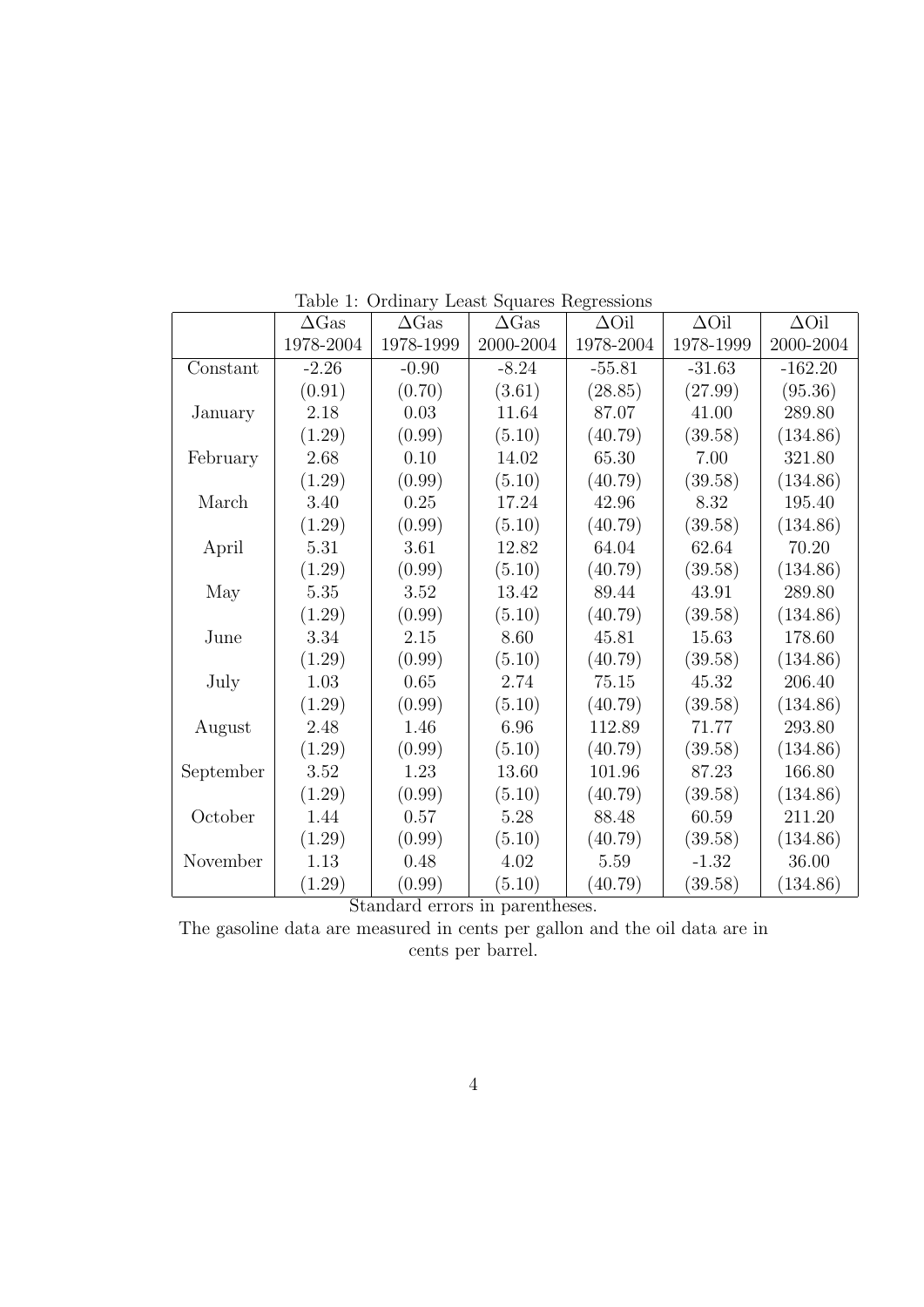that oil price movements are not wholly responsible for the change in seasonality.

### 2.2 Error Correction Model

In order to examine the possibility that there has also been a change in the relationship between oil and gasoline, we estimate an error-correction model (ECM) based on the work of Engle and Granger (1987). Bachmeier and Griffin (2003) employ the ECM to analyze gasoline prices, using the price of crude oil to explain the spot price of gasoline with daily data.<sup>1</sup> The error correction model first regresses the level of the retail gasoline price  $(P_t^G)$  on the level of the crude oil price  $(P_t^O)$ :

$$
P_t^G = \alpha + \beta P_t^O + z_t \tag{1}
$$

The residuals of the regression,  $z_t$ , are then included in the following regression of gasoline prices on oil prices:

$$
\Delta P_t^G = \alpha + \beta_1 \Delta P_{t-1}^O + \beta_2 \Delta P_{t-2}^O + \beta_3 \Delta P_{t-1}^G + \beta_4 \Delta P_{t-2}^G + \theta z_{t-1} + \gamma I X_t + \epsilon_t \tag{2}
$$

where  $X_t$  is a vector of monthly dummy variables to test for seasonal effects.

<sup>1</sup>We used the Johansen cointegration test to see if gasoline and oil were cointegrated. The results did not allow us to reject the null hypothesis of no cointegration, but since the p-value that there was no cointegrating relationship was 0.12, we followed the previous literature and used the ECM. We also looked at alternative methods, including simple OLS and regressing the markup on the months, which had similar results to those presented here.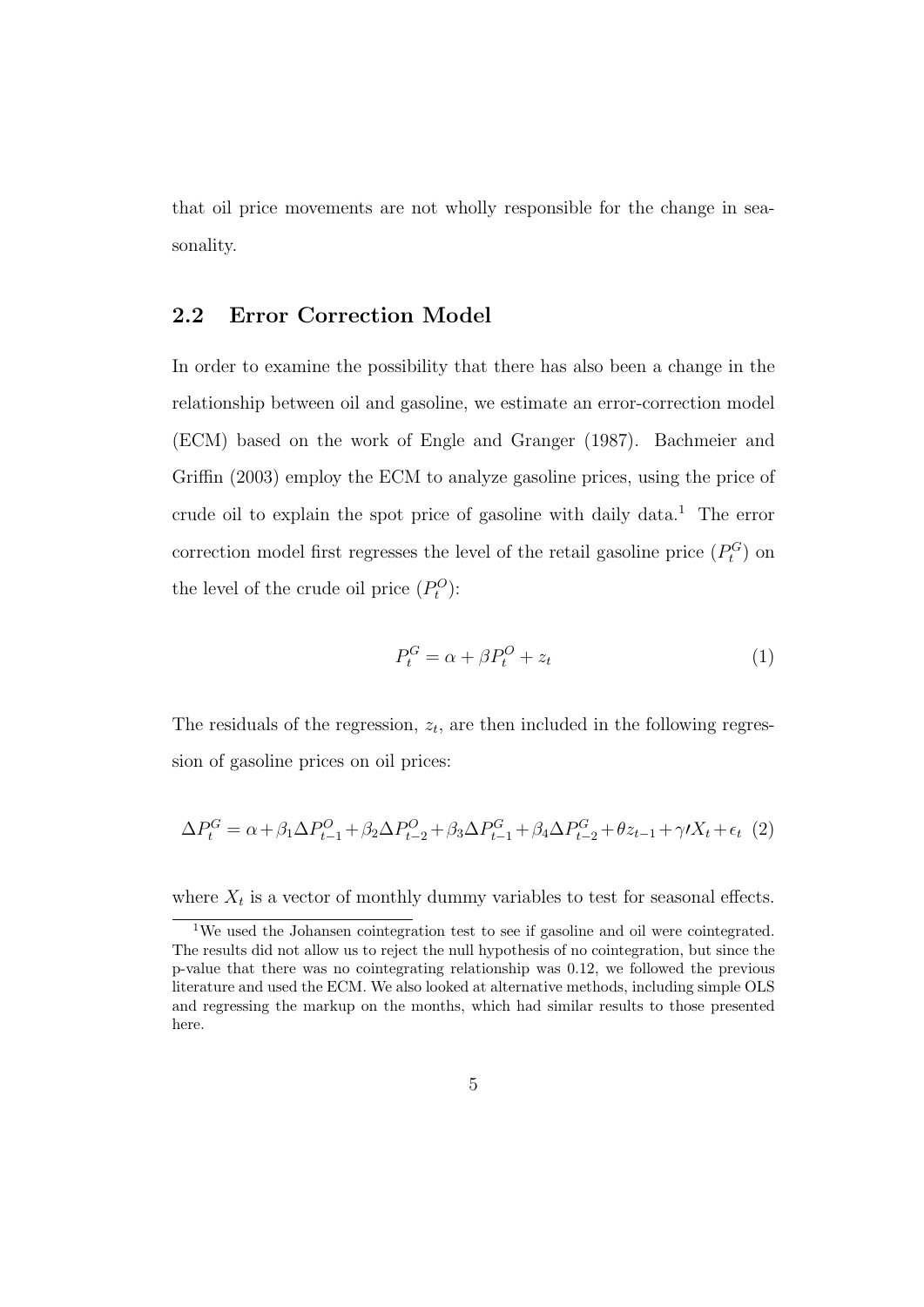The results of these regressions for the three periods are presented in Table 2. The results in column 1 show that there is some variation from month to month over the whole sample following the expected pattern of higher prices in the summer and lower prices in the winter. We again perform a Chow test on the point of the implementation of Phase II of the RFG program. The test has an F-statistic of 7.33 (p-value< 0.001) which indicates that there was a break at that date.

During the earlier sample there is a slight rise in prices in the spring, with a return to previous levels in the fall and early winter. The fluctuations attributable to seasonality, though significant, are certainly not large. However, the later sample shows much larger swings from month to month with the price increasing by substantial amounts throughout the spring. The coefficients for the dummy variables for March, April, May and June are all greater than 8 cents, and the coefficient on each of these four months is significant.

In addition, we estimate the ECM excluding the monthly dummy variables. A Chow test on the presence of a structural break is significant with an F-statistic of 7.45 (p-value< 0.001), suggesting that the break affected the pattern of gasoline in ways other than just through its seasonal pattern.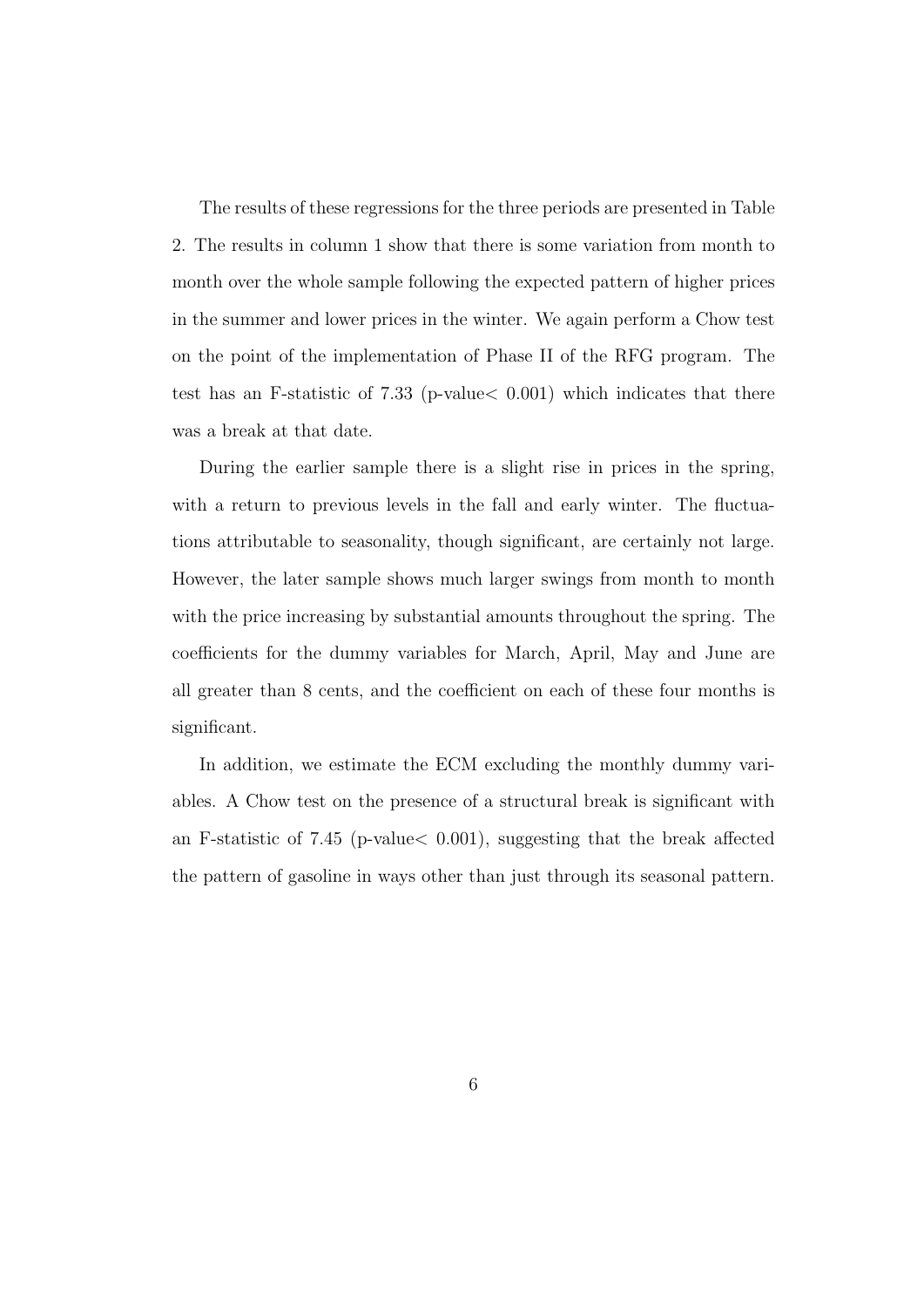| ravic 4.         | <u>LITOI</u><br>$\Delta$ Gas | <u>Correction</u> moder<br>$\Delta$ Gas | $\Delta$ Gas |
|------------------|------------------------------|-----------------------------------------|--------------|
|                  | 1978-2004                    | 1978-1999                               | 2000-2004    |
| Constant         | $-1.162$                     | $-0.348$                                | $-5.747$     |
|                  | (0.670)                      | (0.457)                                 | (2.723)      |
| $\Delta$ Oil     | 0.013                        | 0.009                                   | 0.017        |
|                  | (0.001)                      | (0.001)                                 | (0.004)      |
| $\Delta$ Oil(-1) | 0.007                        | 0.007                                   | $-0.000$     |
|                  | (0.002)                      | (0.002)                                 | (0.006)      |
| $\Delta$ Oil(-2) | 0.002                        | $-0.000$                                | 0.001        |
|                  | (0.002)                      | (0.002)                                 | (0.006)      |
| $\Delta$ Gas(-1) | 0.261                        | 0.322                                   | 0.353        |
|                  | (0.057)                      | (0.062)                                 | (0.152)      |
| $\Delta$ Gas(-2) | $-0.246$                     | $-0.180$                                | $-0.208$     |
|                  | (0.051)                      | (0.055)                                 | (0.134)      |
| $Z(-1)$          | $-0.026$                     | $-0.016$                                | $-0.424$     |
|                  | (0.012)                      | (0.010)                                 | (0.137)      |
| January          | 1.269                        | $-0.068$                                | 6.017        |
|                  | (0.947)                      | (0.650)                                 | (3.916)      |
| February         | 0.815                        | $-0.334$                                | 2.820        |
|                  | (0.955)                      | (0.656)                                 | (4.025)      |
| March            | 2.177                        | 0.117                                   | 9.529        |
|                  | (0.940)                      | (0.640)                                 | (3.966)      |
| April            | 3.925                        | 2.895                                   | 9.984        |
|                  | (0.942)                      | (0.640)                                 | (3.902)      |
| May              | 3.277                        | 1.545                                   | 12.178       |
|                  | (0.975)                      | (0.674)                                 | (4.213)      |
| June             | 2.130                        | 1.256                                   | 8.849        |
|                  | (0.979)                      | (0.668)                                 | (4.298)      |
| July             | 0.253                        | 0.135                                   | 4.171        |
|                  | (0.955)                      | (0.662)                                 | (4.043)      |
| August           | 1.156                        | 0.704                                   | 5.153        |
|                  | (0.953)                      | (0.657)                                 | (3.892)      |
| September        | 1.018                        | $-0.408$                                | 9.099        |
|                  | (0.941)                      | (0.643)                                 | (3.717)      |
| October          | $-0.818$                     | $-0.736$                                | 0.711        |
|                  | (0.938)                      | (0.644)                                 | (3.841)      |
| November         | 0.855                        | 0.115                                   | 4.983        |
|                  | (0.943)                      | (0.640)                                 | (3.829)      |

Table 2: Error Correction Model

Standard errors in parentheses.

The gasoline data are measured in cents per gallon.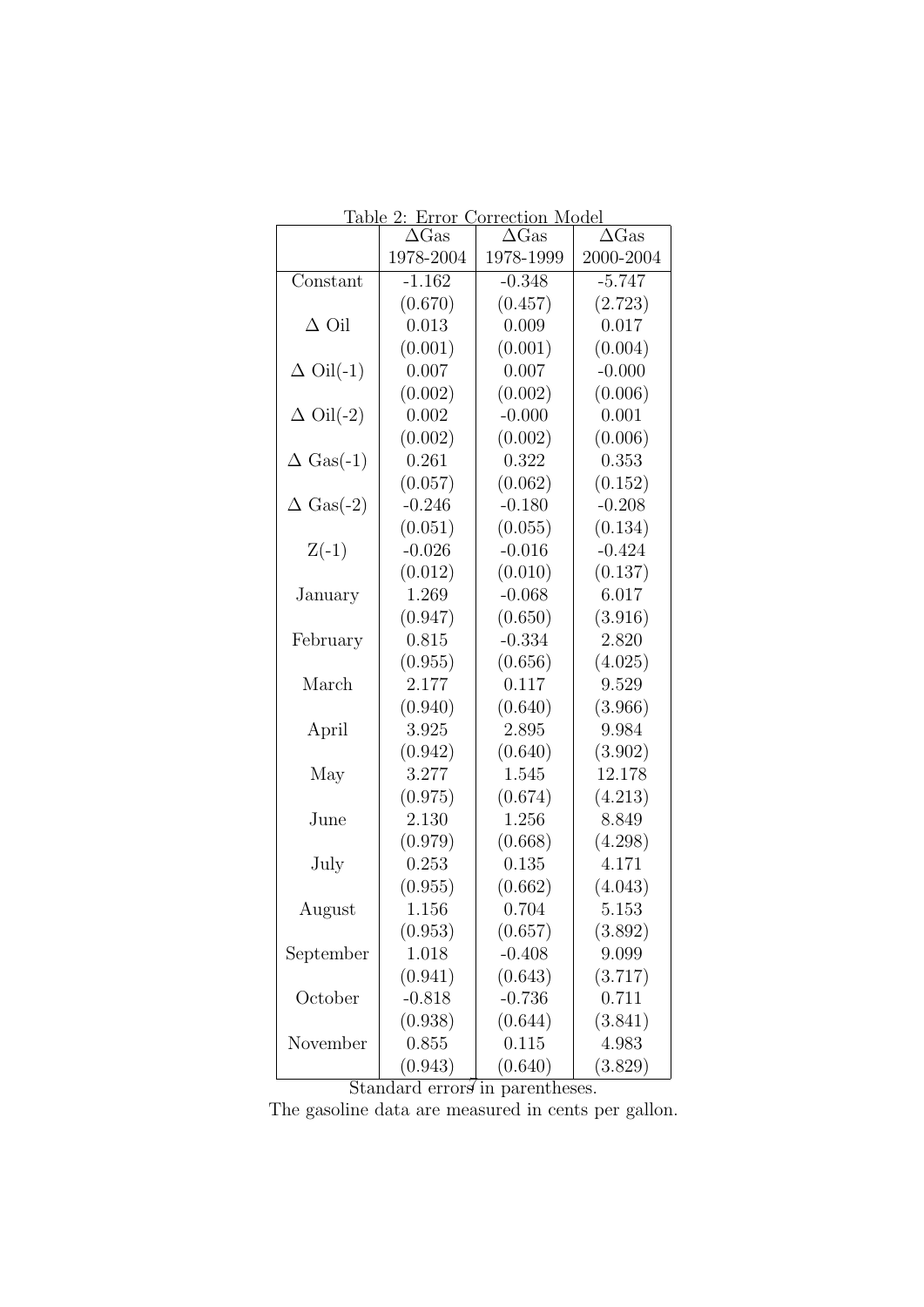## 3 Discussion

There appears to have been an increase in the seasonal component of gasoline prices with and without the response to crude oil prices over the last five years. In Section 3.1 we discuss the possibility that environmental regulations are responsible. In Section 3.2 we suggest alternative hypotheses for the seasonal pattern.

#### 3.1 Regulatory Changes

One likely cause of this increased seasonality in gasoline prices was the implementation of Phase II of the RFG provisions to the 1990 Clean Air Act. Bulow et al. (2003) show that these provisions had an effect on the price of gasoline in the Midwest in the summer of 2000, and Muehlegger (2004) showed that it caused greater price spikes in Wisconsin, Illinois and California. Though the regulations are limited to certain regions, their effects have likely increased the average price for the country. Also, different locations may use different fuels to meet the requirements of the program, increasing costs everywhere due to the loss of standardization in refining (Chakravorty and Nauges, 2004).

Switch-over costs for refineries and gasoline stations in April and May likely account for the run-up in costs as the locations begin to adjust to the summer fuels. Bulow et al. (2003) note that many stations run down their inventories of winter fuels to make way for the summer fuels.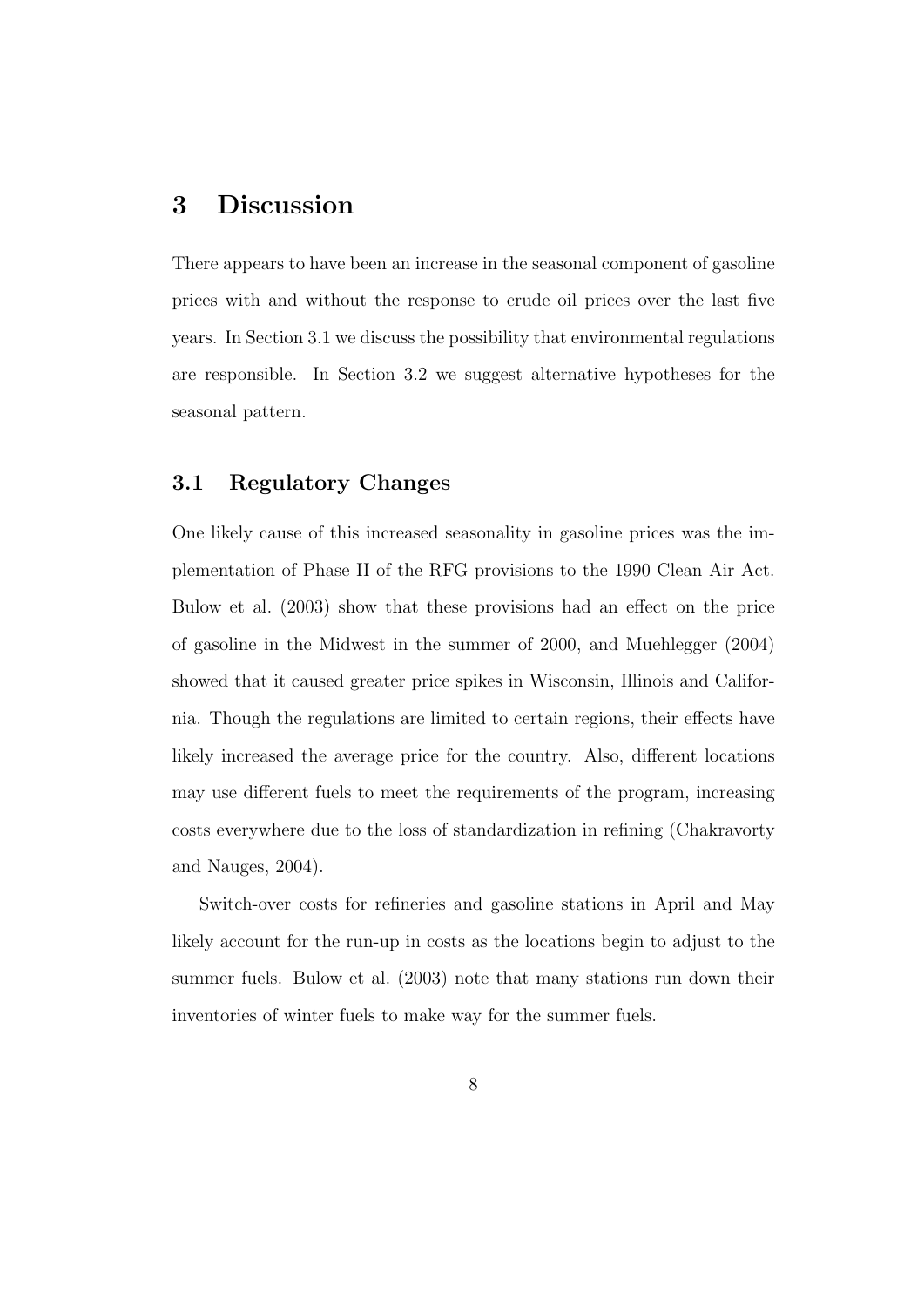Our findings are consistent with the behavior of gasoline stations under the RFG regulations. The month with the largest increase in price is May, the month when the stricter standards start for the wholesalers, though prices rise in April (as the firms begin to adjust to the stricter standards) and June (as the standards start for the retail gasoline stations) (EPA, 2001). Meanwhile, the downward seasonal adjustments take place from October through December, following the easing of the summer standards midway through September (EPA, 2001).

## 3.2 Other Explanations

An alternative explanation for the increased seasonality is that there was a large increase in natural gas prices in 2000. This explanation would be reasonable if increased natural gas prices caused increased demand for heating oil in the winter. In the refining process, heating oil and gasoline are produced together, and if the two products are complements of production, the price of gasoline will be lower in periods when heating oil is being used.

Two weaknesses undermine this explanation. First, Serletis and Rangel-Ruiz (2004) find little evidence of an interaction between crude oil and natural gas. Also, in Table 1 we show that crude oil exhibits a greater seasonal pattern as well. This finding is not consistent with greater demand for a crude oil product in the winter.

Another possible explanation is that the attacks on September 11, 2001 changed the travel patterns of citizens and increased the demand for gasoline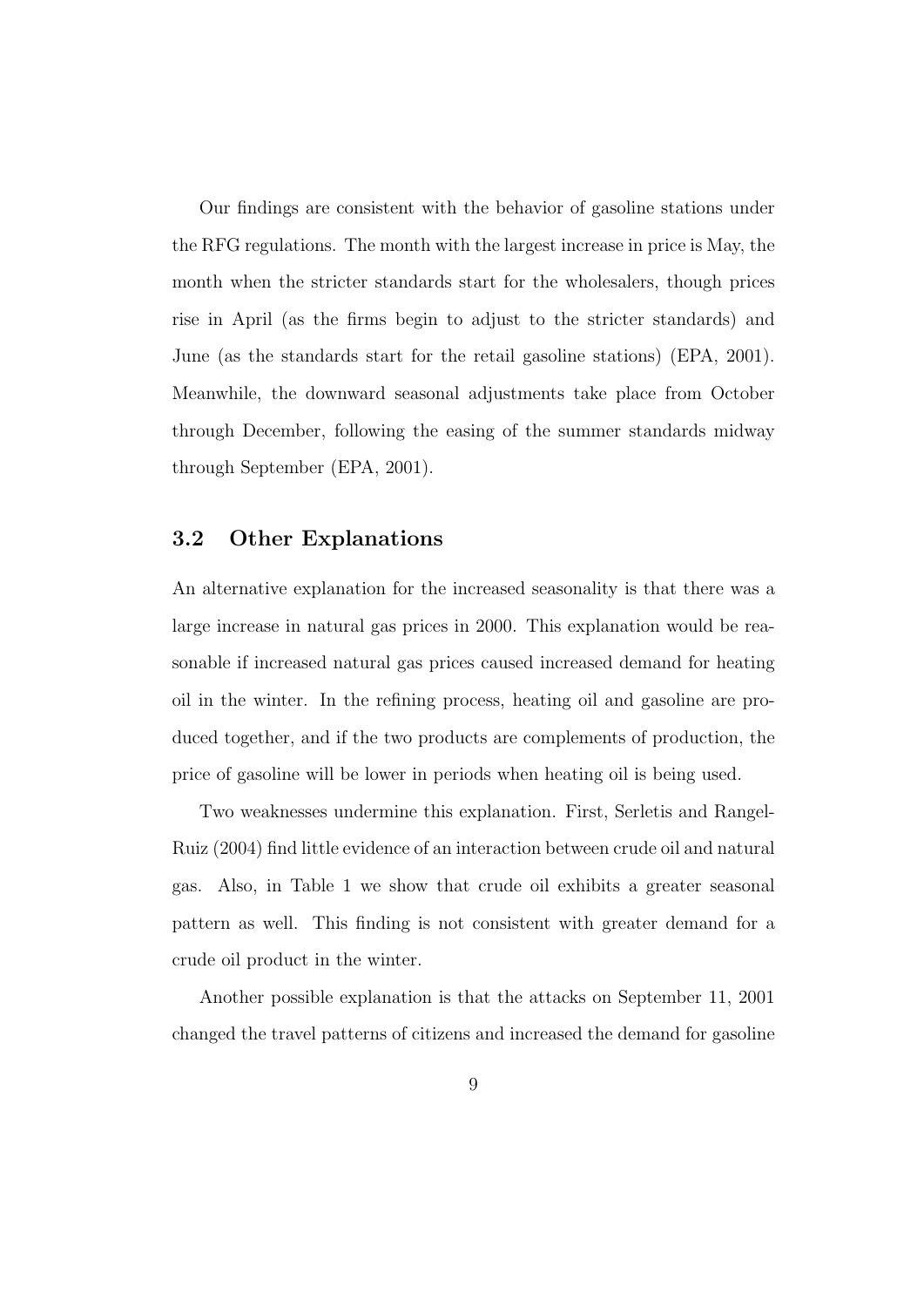in the summer months.  $\frac{2}{3}$  Air traffic (as measured by enplaned passengers) showed a precipitous decline in 2001 and 2002 (7 percent decline in 2001 and 3 percent decline in 2002), though it did begin to recover in 2003. Clearly travelers were avoiding air travel in 2001 and 2002, and since many vacations are timed for the summer, travelers may have driven more during those months.

However, the passenger car data do not support the 9/11 hypothesis. There seems to be little change from the trend line as the growth rates of highway miles traveled were 1.8 percent, 2.0 percent and 1.2 percent in 2001, 2002 and 2003 respectively. All of these were below the average growth rate from 1991-2000 of 2.4 percent. At present there is no evidence that a 9/11 effect can explain the rise in seasonality.

## 4 Conclusion

Our findings suggest that there has been an increase in the seasonality of gasoline prices in the last five years. We conclude that the heavier regulation placed on summer gasoline is the primary cause of this increase. Regardless of the cause of the increased seasonality, researchers of gasoline prices will need to account for seasonal variation and the apparent structural break in their future research on gasoline prices. Future work would include an analysis of regional gasoline prices to see if the seasonal effect is stronger in

<sup>2</sup>These data are available from the US Department of Transportation  $(\text{http://www.bts.gov/}).$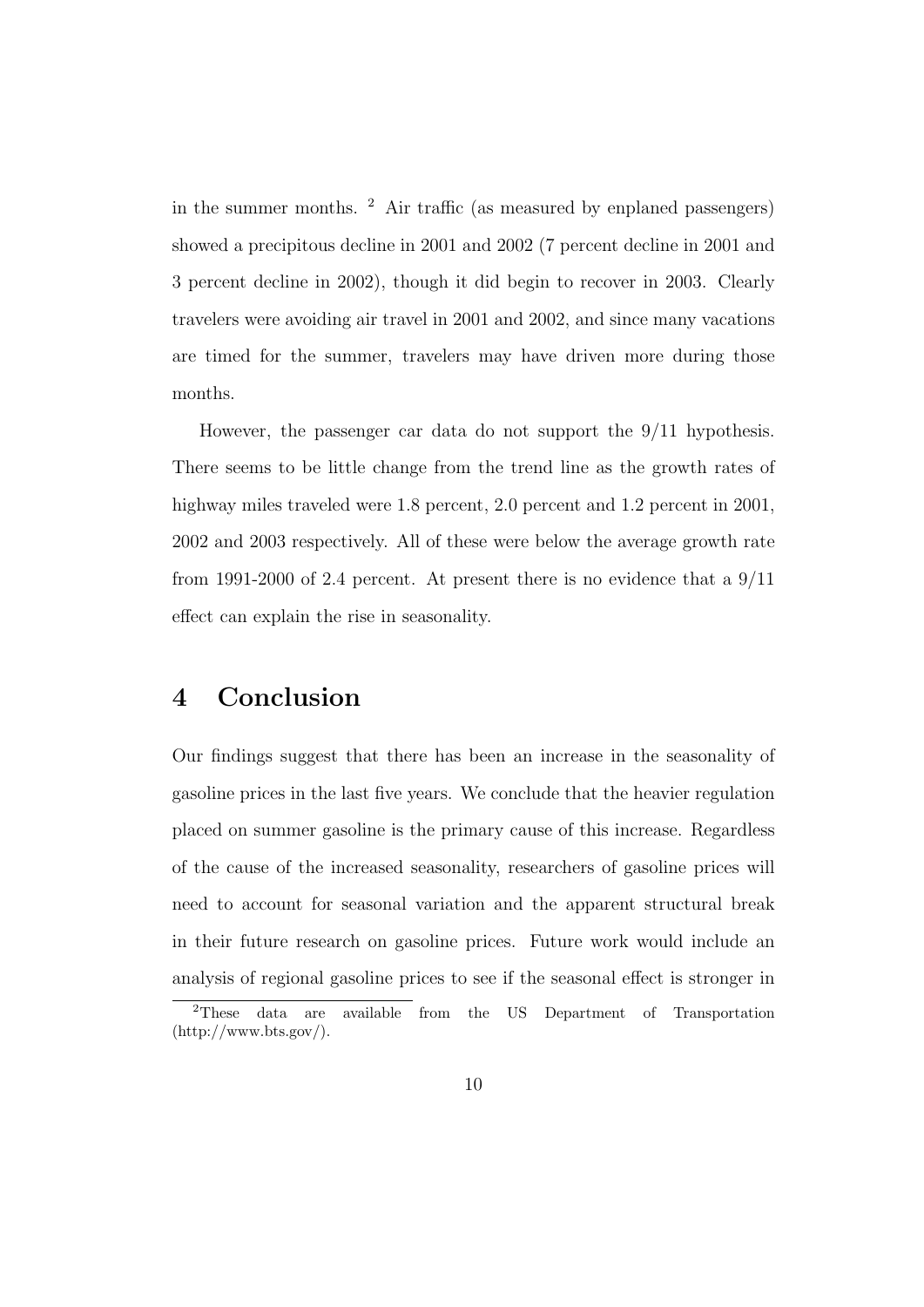regions of the country where the provisions of the environmental regulations are stricter.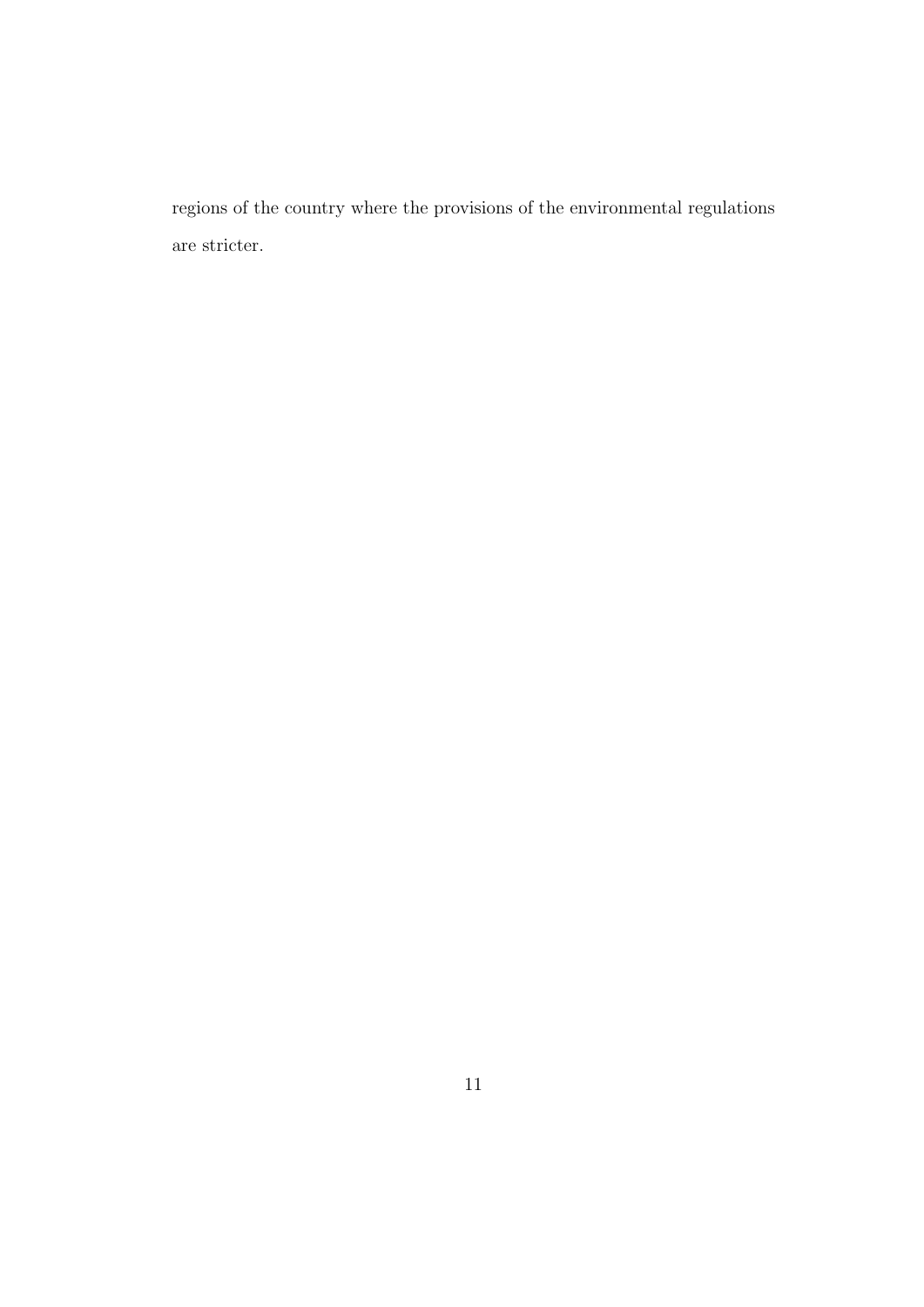## References

- Bachmeier, L. J., Griffin, J. M., August 2003. New evidence on asymmetric gasoline price responses. The Review of Economics and Statistics 85 (3), 772–776.
- Bulow, J. I., Fischer, J. H., Creswell, J. S., Taylor, C. T., 2003. U.s. midwest gasoline pricing and the spring 2000 price spike. The Energy Journal 24 (3), 121–149.
- Chakravorty, U., Nauges, C., 2004. Boutique fuels and market power, unpublished manuscript.
- Chouinard, H., Perloff, J., 2002. Gasoline price differences: Taxes, pollution regulations, mergers, market power, and market conditions, unpublished manuscript.
- Davis, M. C., Hamilton, J. D., February 2004. Why are prices sticky? the dynamics of wholesale gasoline prices. Journal of Money, Credit and Banking 36 (1), 17–38.
- Engle, R. F., Granger, C. W. J., March 1987. Co-integration and error correction: Representation, estimation and testing. Econometrica 55, 251–276.
- EPA, October 2001. Study of boutique fuels and issues relating to transition from winter to summer gasoline. Tech. rep., Office of Transportation and Air Quality, U.S. Environmental Protection Agency,.